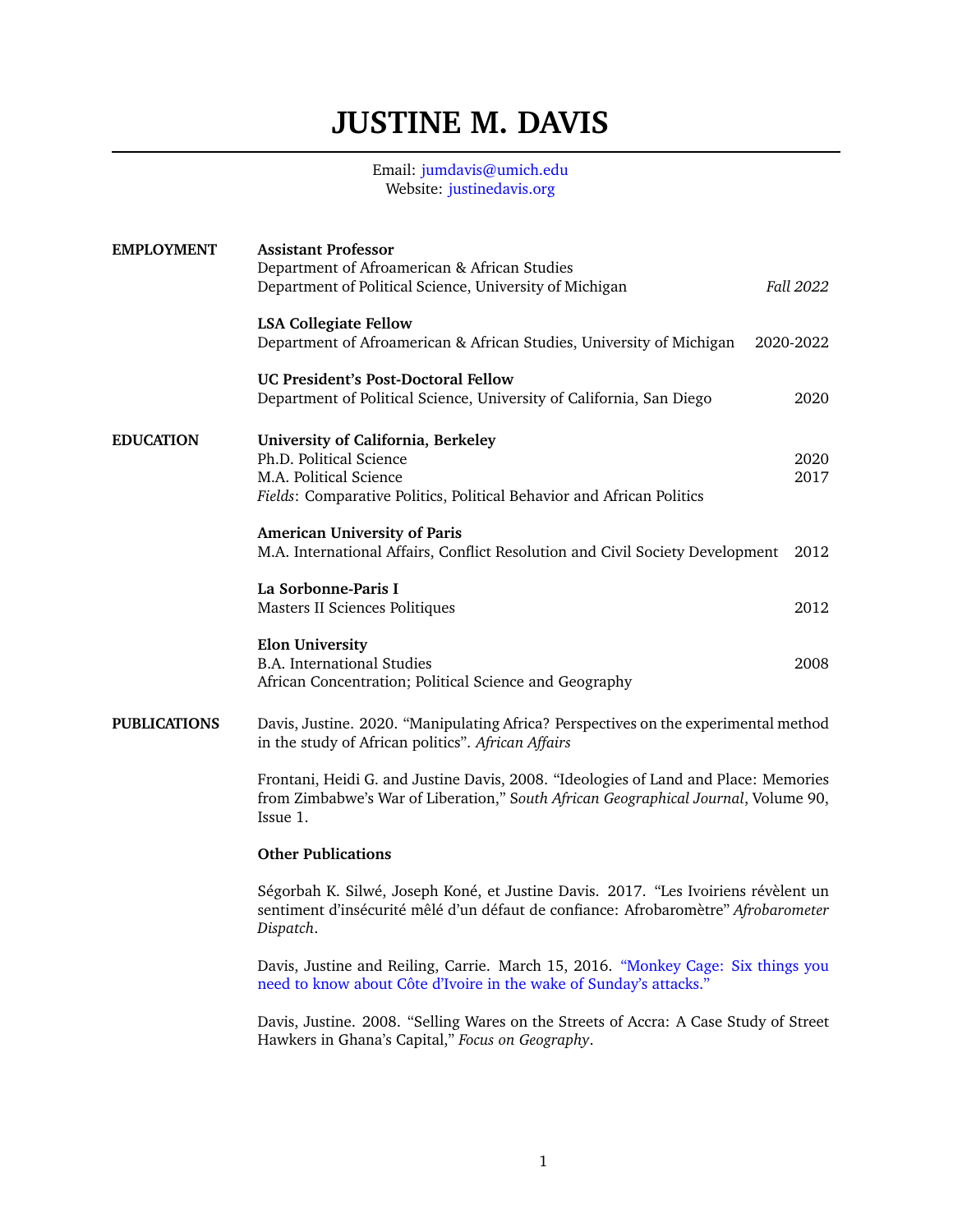| <b>WORKING</b><br><b>PAPERS</b>         | Wartime Experiences of Civic Leaders: Legacies of Civil War in Sub-Saharan Africa                                                                                                                                |
|-----------------------------------------|------------------------------------------------------------------------------------------------------------------------------------------------------------------------------------------------------------------|
|                                         | Ethnic Make-up of Civil Society: State Strategies in Post-Conflict Settings                                                                                                                                      |
|                                         | Legitimacy, Disenchantment and Democracy Promotion: Perceptions of Local NGOs<br>in Post-Conflict Africa                                                                                                         |
|                                         | Civic Education and Messaging Effects in Violence Contexts (with Leonardo Arriola,<br>Aila Matanock, Manuela Travaglianti)                                                                                       |
|                                         | Civic Education in Violent Elections: Evidence from Côte d'Ivoire's 2015 Election<br>(with Leonardo Arriola, Aila Matanock, Manuela Travaglianti)                                                                |
|                                         | Paying to Party: Candidate Resources and Party Switching in New Democracies (with<br>Leonardo Arriola, Danny Choi, Melanie Phillips, and Lise Rakner)                                                            |
|                                         | Women's Income and Abortion Policy Preferences: Evidence from Zambian Politicians<br>(with Leonardo Arriola, Danny Choi, Melanie Phillips, and Lise Rakner)                                                      |
| <b>FELLOWSHIPS</b><br><b>AND AWARDS</b> | Ralph Bunche Best Graduate Student Paper in 2018 Award, from the African<br>Politics Conference Group, an organized section of the American Political Science<br>Association and the African Studies Association |
|                                         | IGCC Academic Conference Grantee, 2019-2020, with Biz Herman and Cecilia Mo                                                                                                                                      |
|                                         | Carnegie Foundation Research Grant, 2018-2020,<br>with Leonardo Arriola, Arsene Brice Bado, Aila Matanock, and Manuela Travaglianti                                                                              |
|                                         | Simpson Memorial Research Fellow, Institute of International Studies, UC Berkeley,<br>2017-2018                                                                                                                  |
|                                         | Rocca Dissertation Fellowship Award, Center for African Studies, UC Berkeley,<br>2017-2018                                                                                                                       |
|                                         | UC Berkeley Mentored Research Fellowship Award, 2017-2018                                                                                                                                                        |
|                                         | Outstanding Graduate Student Instructor Award, 2017                                                                                                                                                              |
|                                         | APSA Minority Fellowship Program Annual Meeting Grant, 2016                                                                                                                                                      |
|                                         | Society for Political Methodology Garcia Award, 2016                                                                                                                                                             |
|                                         | Elon University Top 10 under 10 Alumni Award, 2016                                                                                                                                                               |
|                                         | Ford Foundation Pre-Doctoral Fellowship, 2015-2020                                                                                                                                                               |
|                                         | NSF Rapid Grant, 2015-2019, with Leonardo Arriola, Aila Matanock, and Manuela<br>Travaglianti                                                                                                                    |
|                                         | West African Research Association Pre-Doctoral Fellowship, 2015                                                                                                                                                  |
|                                         | UC Human Rights Fellowship, UC Human Rights Center, 2015                                                                                                                                                         |
|                                         | Royal Air Morocco-ASA Student Travel Award, 2014                                                                                                                                                                 |
|                                         |                                                                                                                                                                                                                  |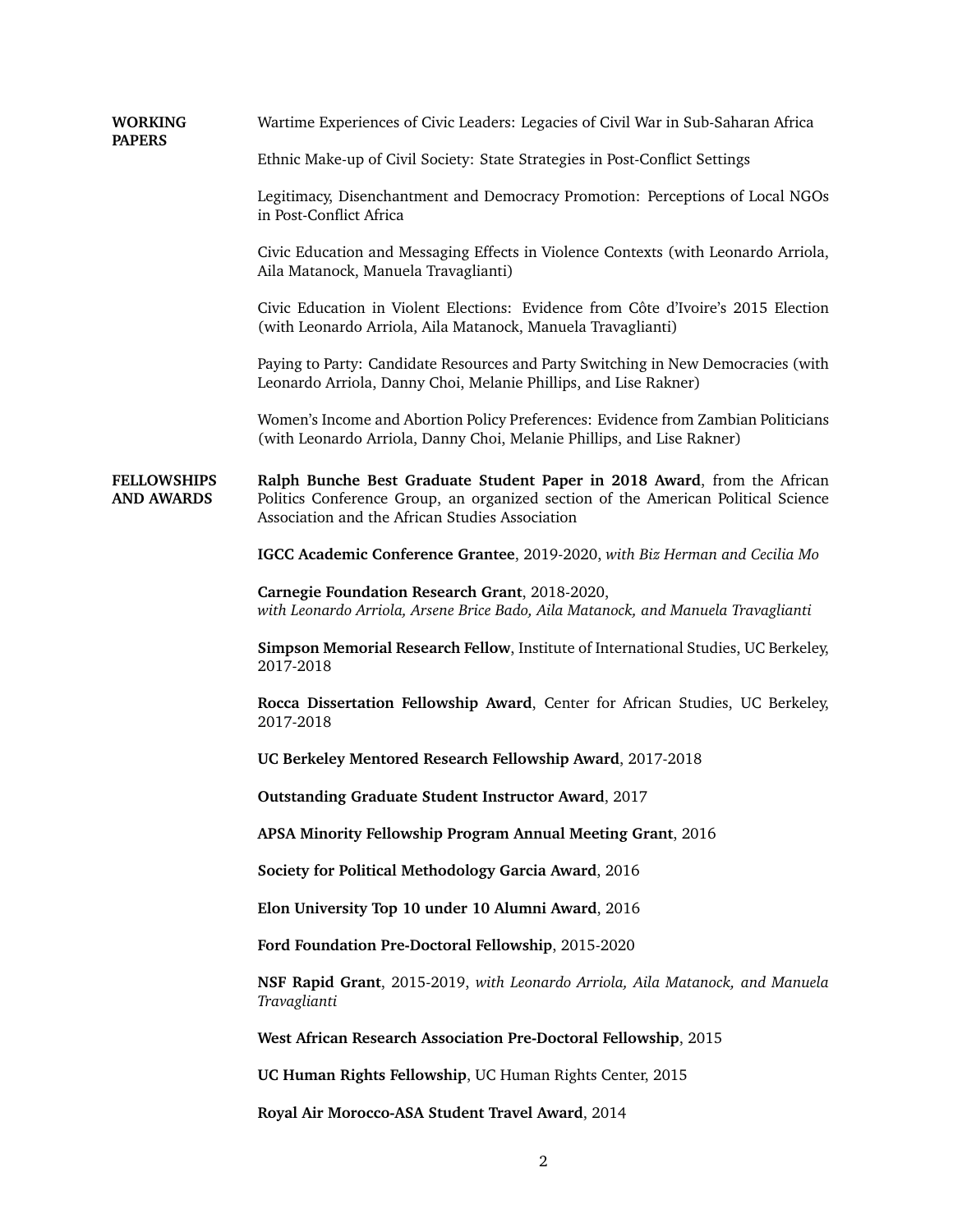|                                       | Student Opportunity Fund Travel Award, UC Berkeley, 2014                                                                                                           |
|---------------------------------------|--------------------------------------------------------------------------------------------------------------------------------------------------------------------|
|                                       | Catherine & Leonard Unger Fellowship, UC Berkeley, 2014-2021                                                                                                       |
|                                       | American Political Science Association Minority Fellowship, 2014-2016                                                                                              |
|                                       | J. William Fulbright - Hillary Rodham Clinton Fellowship, 2013-2014                                                                                                |
| <b>PRESENTATIONS</b>                  | 2021: University of Wisconsin, Madison (Invited)                                                                                                                   |
|                                       | 2020: APSA (Scheduled); ASA (Scheduled)                                                                                                                            |
|                                       | 2019: APSA; ASA; University of San Francisco (invited); Cornell Institute for African<br>Development Symposium (invited); Africa Colloquium, UC Berkeley (invited) |
|                                       | 2018: APSA; ASA; West Coast Working Group on African Political Economy                                                                                             |
|                                       | 2017: APSA; Africa Colloquium, UC Berkeley (invited)                                                                                                               |
|                                       | 2016: APSA; ASA; MPSA; Results Dissemination Workshop, Abidjan, Côte d'Ivoire;<br>Berkeley-Uppsala Graduate Student Workshop                                       |
|                                       | 2015: ASA; UC Human Rights Center; Conference on Citizenship Studies                                                                                               |
| <b>TEACHING</b>                       | Graduate Student Instructor, Introduction to Comparative Politics (Steven Fish)                                                                                    |
|                                       | Graduate Student Instructor, Civil Conflict and International Intervention (Aila<br>Matanock)                                                                      |
|                                       | Research Assistant, Enhancing African Studies Curriculum Project, Berkeley, CA<br>2016-2017                                                                        |
|                                       | Mentor, Undergraduate Fellows Program, Center on the Politics of Development, UC<br>Berkeley                                                                       |
| <b>PROFESSIONAL</b><br><b>SERVICE</b> | Student Representative, Graduate Program Admissions Committee, UC Berkeley,<br>2019                                                                                |
|                                       | Supervisor, "Program on Security Institutions and Violent Instability",<br>Undergraduate Research Program - Police Institutions, UC Berkeley, 2019                 |
|                                       | Coordinator, Comparative Politics Colloquium, UC Berkeley, 2019                                                                                                    |
|                                       | Coordinator, Undergraduate Research Program, Minerva Project, UC Berkeley, 2018-2019                                                                               |
|                                       | Guest Lecturer, Center for Peace Research (CERAP), Abidjan, Côte d'Ivoire, 2017-2018                                                                               |
|                                       | Research Associate, Center on the Politics of Development, UC Berkeley                                                                                             |
|                                       | Coordinator, Research in Practice Working Group, D-lab, UC Berkeley                                                                                                |
|                                       | Coordinator, Bx4: Diversity Action Committee, UC Berkeley                                                                                                          |